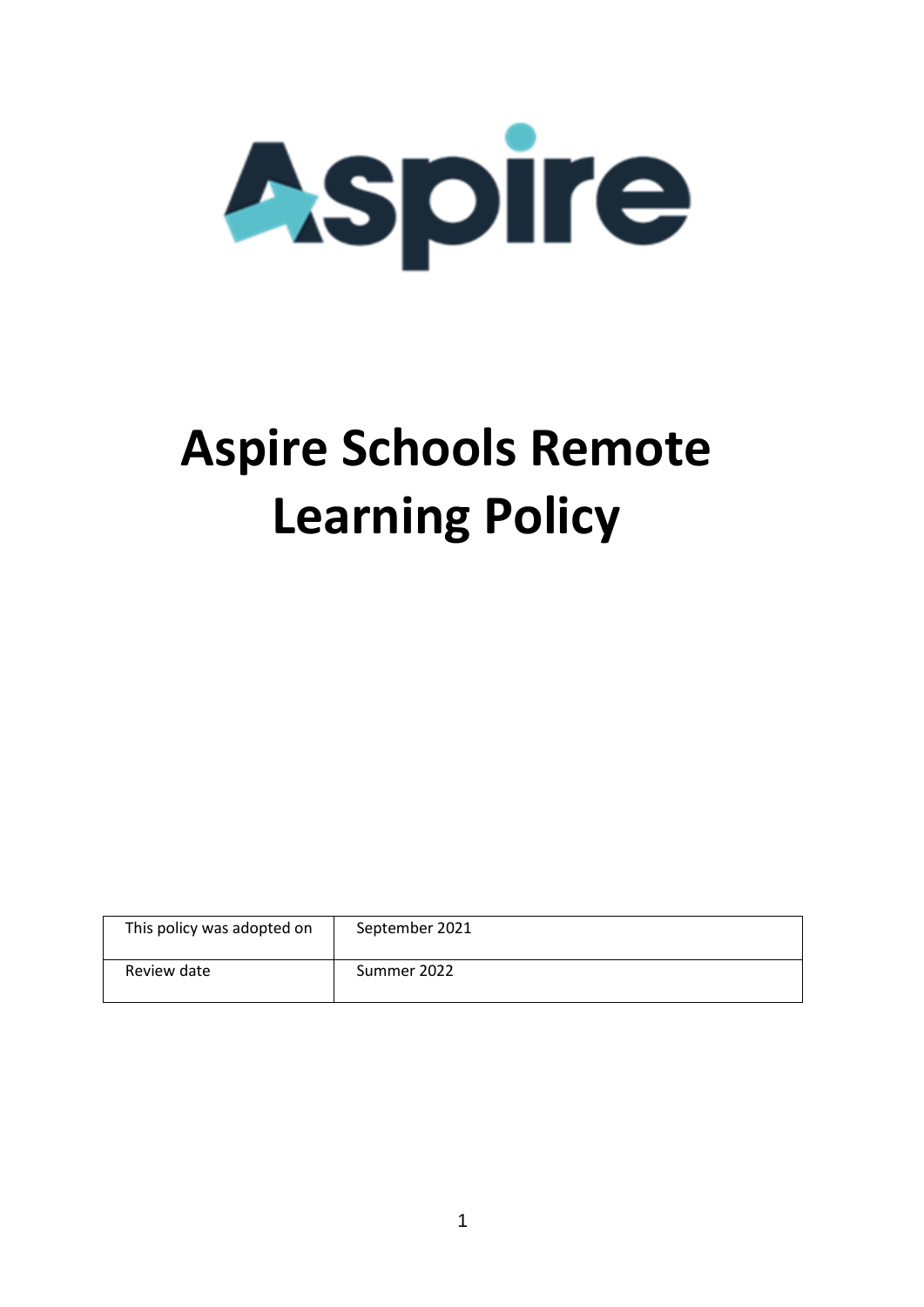#### **Contents**

- 1. Purpose and context
- 2. When might remote learning apply?
- 3. Daily attendance and welfare calls
- 4. Our remote learning provision
- 5. Student access to technology and connectivity
- 6. Students with additional needs
- 7. Safeguarding staff and students

#### **1. Purpose and Context**

Aspire schools are committed to providing continuity of education to our learners and will do so through a process of remote (online) learning.

# **2. When might remote learning apply?**

Aspire schools may use remote learning in the following situations:

- During national or local lockdowns, when schools are closed to all students (except vulnerable and key-worker children)
- During bubble closures, when the school has to close a particular class or group due to covid
- If increased numbers of positive cases at school mean that we are implementing outbreak management plans
- For individual pupils who have to isolate due to having covid, but who feel well enough to work.

This remote learning policy does not apply during school closures for in-service training or inclement weather, or in the case of students being absent from school for non-covid reasons (for example, during authorised absences due to student illness or appointment, or unauthorised absences such as a family holiday).

## **3. Daily attendance and welfare calls**

Parents and students will receive a daily attendance and welfare call. This is to check that they understand their learning for the day, and to ensure that they are safe and well. Heads of school will ensure that every child is contacted every day that they are not in school, and that this is recorded.

Attendance codes during periods of remote learning: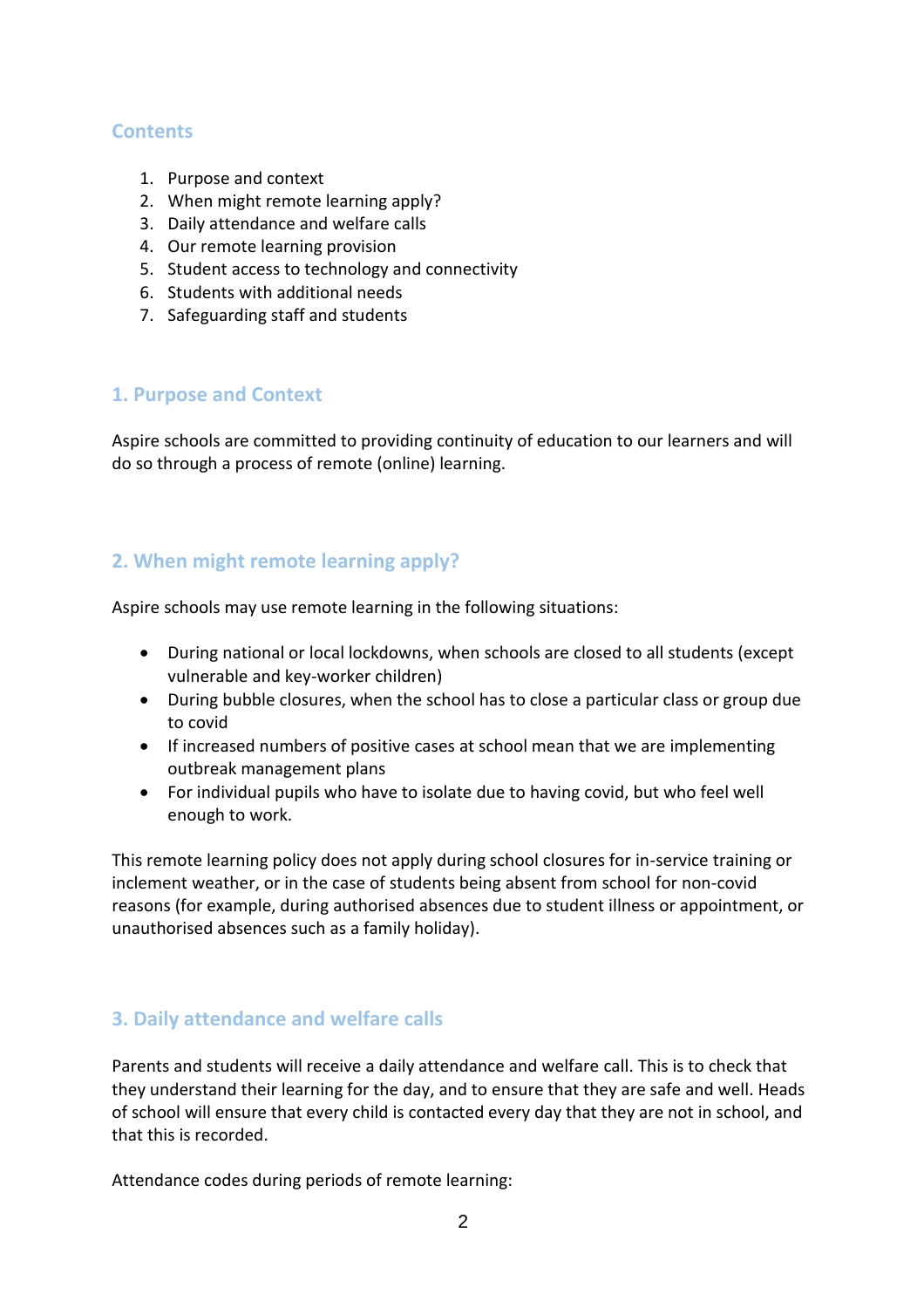| If a student has a scheduled live lesson, attends and shows their |  |
|-------------------------------------------------------------------|--|
| face:                                                             |  |
| If a student has a scheduled live lesson, has the technology and  |  |
| connectivity to attend, but does not attend:                      |  |
| If a student does not have a scheduled live lesson for an am or   |  |
| pm session:                                                       |  |

# **4. Our remote learning provision**

A student's first day or two of remote learning might look different to our standard offer, while staff take all necessary actions (e.g. distributing devices) to support a longer period of remote learning.

Our remote learning offer may also be different depending on the context in which it is provided (whether whole bubbles or classes are remote learning, or whether learning is provided for one student who is isolating) and on current staffing levels (for example, reduced staffing due to illness will reduce the number of live lessons students can access).

Our remote learning is run through Microsoft Teams for students who can access this at home.

- All students have a Microsoft Teams account and will be taught about how to log-on, attend lessons and complete work during school time.
- Students will have at least one live lesson each day. They may have more than one live lesson if staffing levels allow for this. This live lesson may be for a curriculum subject, it may be a tutor-time style session with a small group, or may be targeted towards students' social, emotional and/or mental health needs.
- Students will also have other work set by their teachers that amounts to at least five hours work each day, as per DfE guidelines. This might include:
	- o recorded lessons from providers like Oak Academy
	- o tasks on websites that students can work through independently
	- o written or practical tasks that students can do offscreen and then take a photograph of
	- o for KS4 students, work towards their qualifications

If students cannot access Teams at home they will either have printed work delivered to them or will have to come into school to collect printed work, depending on how far they live from the school, and whether or not they are isolating and able to leave the house.

- Students will have work set by their teachers that amounts to at least five hours work each day, as per DfE guidelines.
- Schools will make sure that students have access to everything they need to do their work (e.g. resource, stationery, paper etc).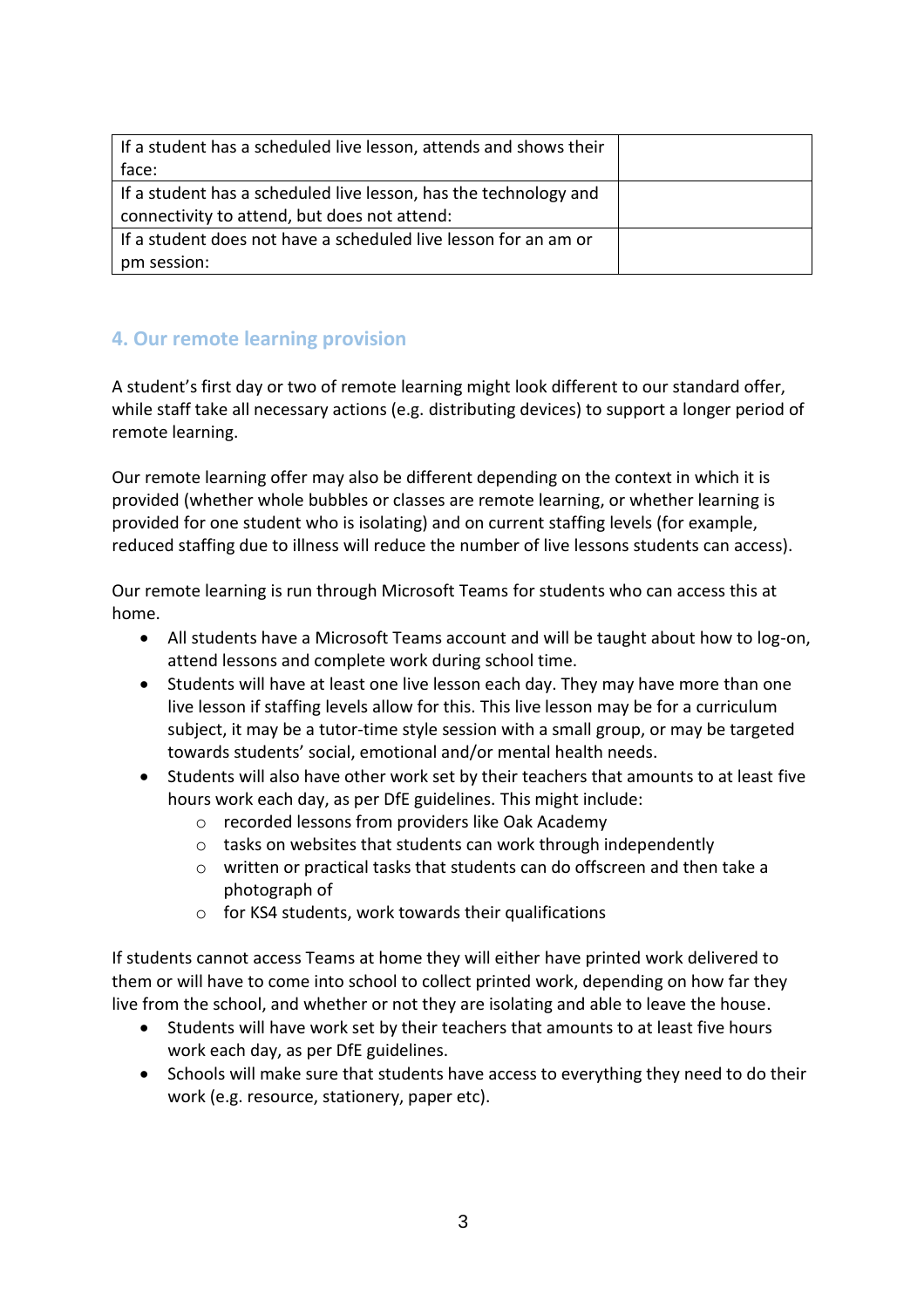#### **5. Student access to technology and connectivity**

Each school will maintain an accurate record of what technology and connectivity each student has at home. This will allow for printed resources to be sent home for any short term periods of remote learning, and for the deployment of school laptops and internet dongles in the case of longer periods.

#### **6. Students with additional needs**

As an alternative provision setting, all of our students have additional needs. Our staff are experienced in making sure that lessons are accessible for our students, and this will apply in remote learning as it does when students are in school. If you are concerned that the work your child is receiving does not meet their needs, please contact your Head of School.

## **7. Safeguarding staff and students**

Safeguarding staff and students is our highest priority. We take the following steps to ensure everyone's safety:

- Staff and students have their own school accounts, so there is no need for either to use personal email addresses.
- Staff who are expected to contact parents and students will only ever do so from a work mobile phone.
- There will be two members of staff on every live teams lesson.
- Students and staff must not to join live teams lessons from their bedrooms, and must be dressed appropriately.
- Students and staff must not make recordings or screenshots of live lessons.
- Students will be asked to show their face initially, so that we know they are there and well, but can then turn their camera off
- If we do not see or hear from a student for three days staff will carry out a home visit to ensure they are safe and well, as per our normal attendance systems.
- All of our normal safeguarding systems and practices apply during school closures: if anyone is concerned about the safety or wellbeing of a student they must contact the Designated Safeguarding Lead at their school and report their concerns using our usual reporting systems.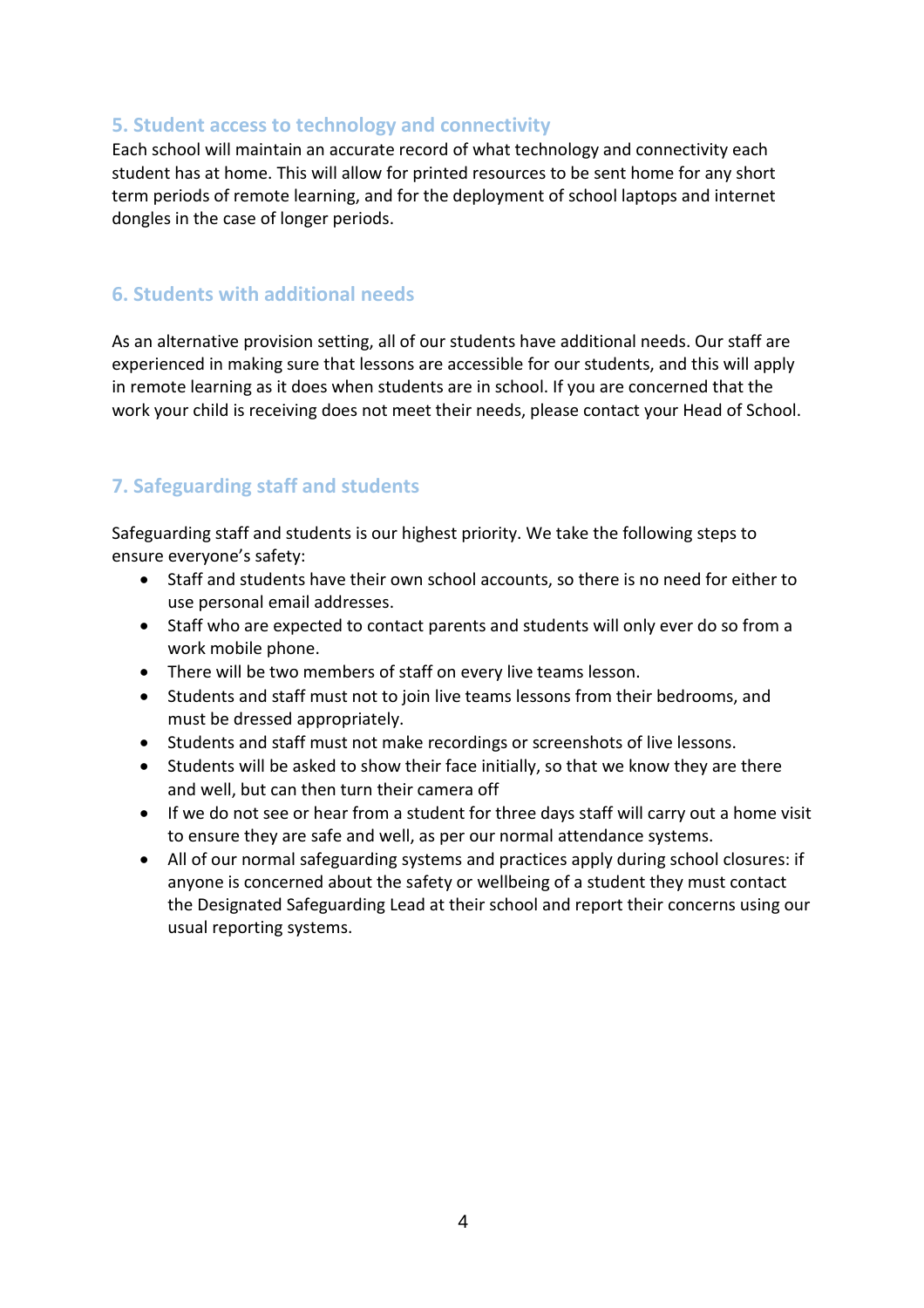# **Appendix – Information for parents**

# **When will we use Virtual Learning?**

| We might use virtual learning if                                                                                                                                                                                                                                                                                                                                                                                                                                                                            | We will not use virtual learning if                                                                                                                                                                                                                                                                                                                        |
|-------------------------------------------------------------------------------------------------------------------------------------------------------------------------------------------------------------------------------------------------------------------------------------------------------------------------------------------------------------------------------------------------------------------------------------------------------------------------------------------------------------|------------------------------------------------------------------------------------------------------------------------------------------------------------------------------------------------------------------------------------------------------------------------------------------------------------------------------------------------------------|
| There are national or local<br>$\bullet$<br>lockdowns.<br>We have to close a class, year or<br>$\bullet$<br>school group due to covid.<br>We have increased numbers of<br>$\bullet$<br>positive cases at school and Public<br>Health advise us to close to stop the<br>spread.<br>If, due to covid illness and isolation,<br>$\bullet$<br>we do not have enough staff to<br>open safely.<br>If individual pupils have to isolate<br>$\bullet$<br>due to having covid, and they feel<br>well enough to work. | This remote learning policy does not<br>apply during school closures for in-<br>service training or inclement<br>weather, or in the case of students<br>being absent from school for non-<br>covid reasons (for example, during<br>authorised absences due to student<br>illness or appointment, or<br>unauthorised absences such as a<br>family holiday). |

# **What will virtual learning look like?**

| <b>Morning registration</b>    | Teams meeting in small groups with two members of staff.<br>Everyone checks in<br>٠<br>A chance to stay connected, where students can talk to<br>$\bullet$<br>teachers and friends<br>Teachers will check students know what they are doing<br>$\bullet$<br>for the day, and that they know how to get in touch with<br>staff if they are stuck or worried |
|--------------------------------|------------------------------------------------------------------------------------------------------------------------------------------------------------------------------------------------------------------------------------------------------------------------------------------------------------------------------------------------------------|
| <b>Assignments on</b><br>teams | We will follow our normal timetable.<br>Students will have an assignment for each lesson on their<br>$\bullet$<br>timetable.<br>Each assignment should take students between 30-45<br>$\bullet$<br>minutes.<br>Assignments should be completed and sent back through<br>$\bullet$<br>teams so that teachers can mark them.                                 |
| <b>Live lessons</b>            | Some teachers may also offer live lessons, depending on the<br>groups that they have and the topic of their lesson.<br>These will be run as Microsoft teams lessons.                                                                                                                                                                                       |